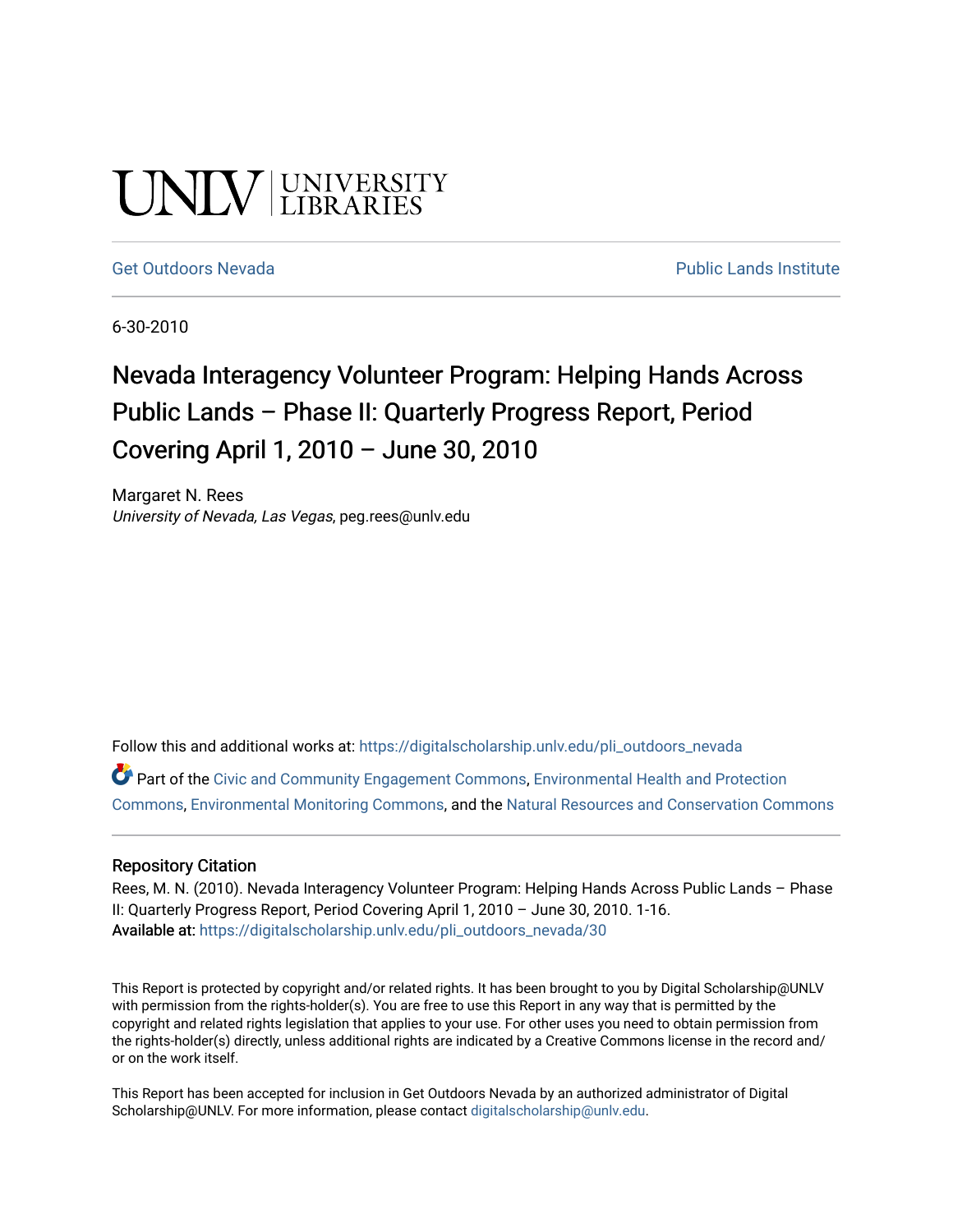

# **QUARTERLY PROGRESS REPORT**

University of Nevada, Las Vegas Period Covering April 1, 2010 – June 30, 2010

Cooperative Agreement Number H8R07060001 Task Agreement Number J8R07070001

Nevada Interagency Volunteer Program: Helping Hands Across Public Lands – Phase II

#### **Executive Summary**

- The number of records in the volunteer database increased by 6% over the last quarter. The database now contains 7,250 records.
- A new tracking method was implemented to provide a more comprehensive analysis of website activity. Results show an average of 1397 visits per month, and with an average of 3,400 pages viewed per month.
- Spring volunteer training has been completed.
- Initial planning for Fall events has begun.
- Preparations and initial planning for the 2,010 volunteer recognition banquet began.
- The Interagency Volunteer Standard Operations Manual has been updated and revised.
- Get Outdoors Nevada supported 17 volunteer events in a variety of ways. These events utilized 879 volunteers whom contributed 3,614 hours of service.

# **Summary of Attachments**

• IVP team meeting agendas

#### **Task 1. Refine and maintain a quality Web-based volunteer database.**

• The Volgistics volunteer database is now populated with 7250 records, representing an increase of 1,071 individuals since last quarter. *(See Figure 1 on next page)*.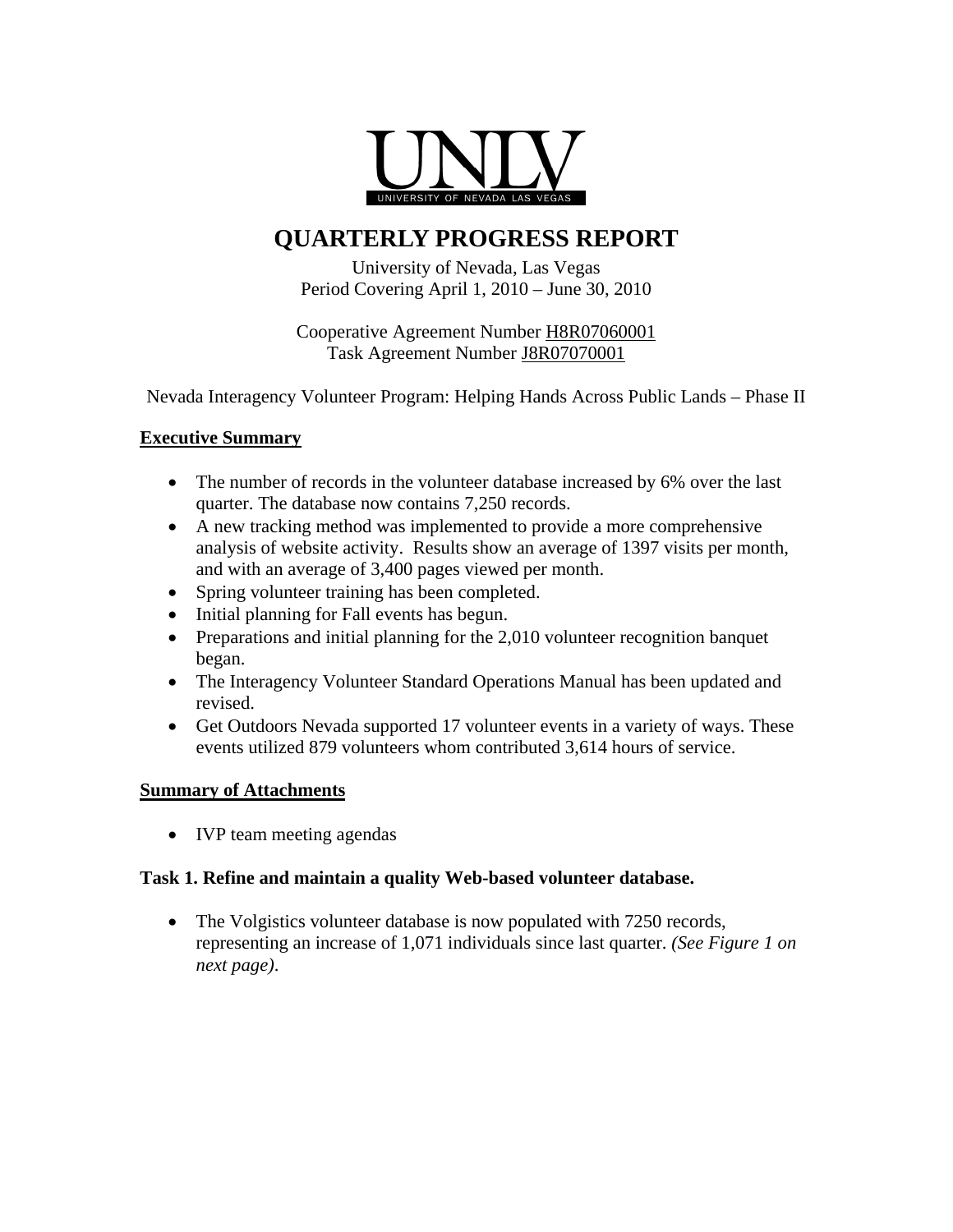

**Fig. 1 above shows increase of 6% in the number of records in the database of volunteers.** 

#### **Task 2. Manage, update, and administer an IVP Website.**

During this quarter, a new tracking method was implemented. This new method provides a more in depth look at website activity. Results are as follows:

- The tracking method monitors the number of visits, page views as well as average time spent on the site and the first time visits each month. (See table below)
- The majority of the page visits and page views occur between the  $14<sup>th</sup>$  and  $19<sup>th</sup>$  of each month. This is also the time the newsletter is mailed out.
- An average of 1397 visits per month, an average of 3400 page views per month. (See Table 1 below.**)**

| $\sim$ while at a versal value of the product |           |            |               |            |
|-----------------------------------------------|-----------|------------|---------------|------------|
| Period                                        | Number of | Number of  | Average time  | First time |
|                                               | visits    | page views | spent on site | visits     |
| April 1, 2010-May 1,                          | 1,578     | 3,861      | 00:01:53      | 55.07%     |
| 2010                                          |           |            |               |            |
| May 1, 2010- June 1,                          | 1.556     | 3,926      | 00:01:57      | 53.41%     |
| 2010                                          |           |            |               |            |
| June 1, 2010-July 1,                          | 1057      | 2415       | 00:01:57      | 46.07%     |
| 2010                                          |           |            |               |            |

**Table 1. Number of Website Visits**

**Table 1 shows the number of visits to the website, pages viewed, time spent and first time visitors.**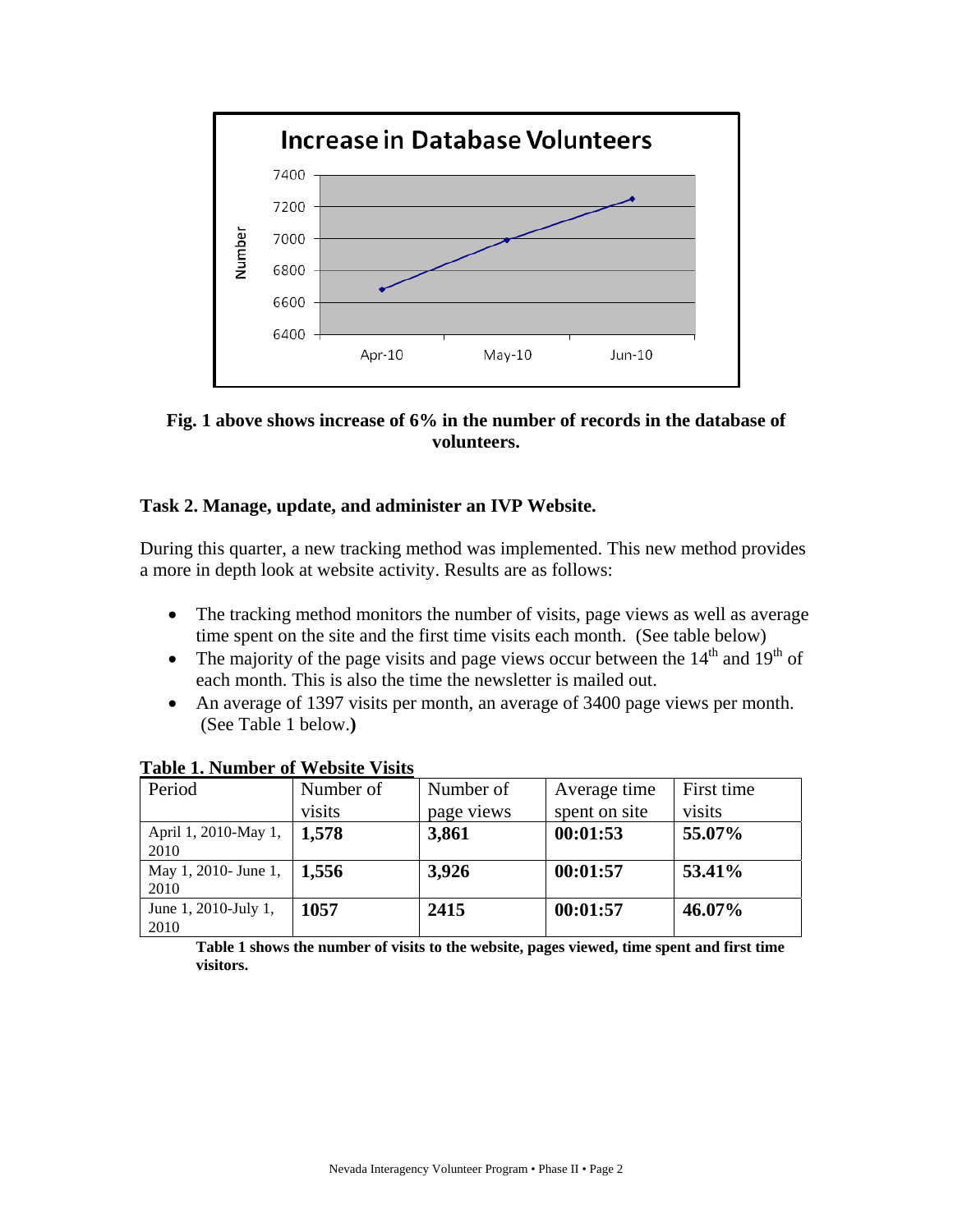### **Task 3. Evaluate and revise, as appropriate, Standard Operating Procedures (SOPs) for all areas of interagency volunteer management.**

The IVP team met three times during the past quarter. The agendas for the regularly scheduled meetings are included in the appendix and meeting minutes are posted on Grovesite.

During the regularly scheduled meetings the IVP team spent a considerable amount of time revising and updating the Interagency Volunteer Team Standard Operating Procedures manual as needed. The new Interagency Volunteer Team Standard Operating Procedures manual will be available in print on July  $16<sup>th</sup>$  2010.

#### **Task 4. Evaluate and update strategies and tools for volunteer recruitment.**

The IVP team continues to create and send out a monthly newsletter which includes information on how to volunteer for upcoming volunteer opportunities. These opportunities include episodic volunteer opportunities, as well as operation volunteer opportunities. The IVP team also continues to recruit volunteers through *volunteer.gov* and their own agency websites.

Table 2 highlights the number of volunteers recruited through Get Outdoors Nevada as well as the number of volunteers attending the events. For many of the events in which attendance was greater than the number of volunteers registered through Get Outdoors Nevada reflects additional recruitment efforts by the four agencies.

In addition, eight community outreach events were attended. Staffed by the Public Lands Institute, these events are an opportunity to personally meet and recruit new people to volunteering with Get Outdoors Nevada. Table 1 contains a summary of the contacts made. The Barrick Museum and the Live Well, Go Green events did not have any new additions to the mailing list because the audience for these events was primarily youth under age 15.

| <b>Event Name</b>                     | Number of              | Number added to     |
|---------------------------------------|------------------------|---------------------|
|                                       | <b>Direct Contacts</b> | <b>Mailing List</b> |
| <b>Conservation Outreach Event</b>    | 534                    | 40                  |
| Red Rock Visitor Center Grand Opening | 176                    | 47                  |
| Clark County Children's Festival      | 25                     | 14                  |
| Party for the Planet 2010             | 237                    | 25                  |
| <b>Barrick Museum</b>                 | 232                    | $\left($            |
| Live Well, Go Green                   | 558                    |                     |
| <b>USFS Spring Cleaning</b>           | 83                     | 43                  |
| Neighborhood Sustainability Day       | 110                    |                     |

**Table 2. Community Outreach Attendance April - June**

**Table 2 shows the number of contacts made at community outreach events and the mailing list sign ups that resulted from these contacts.**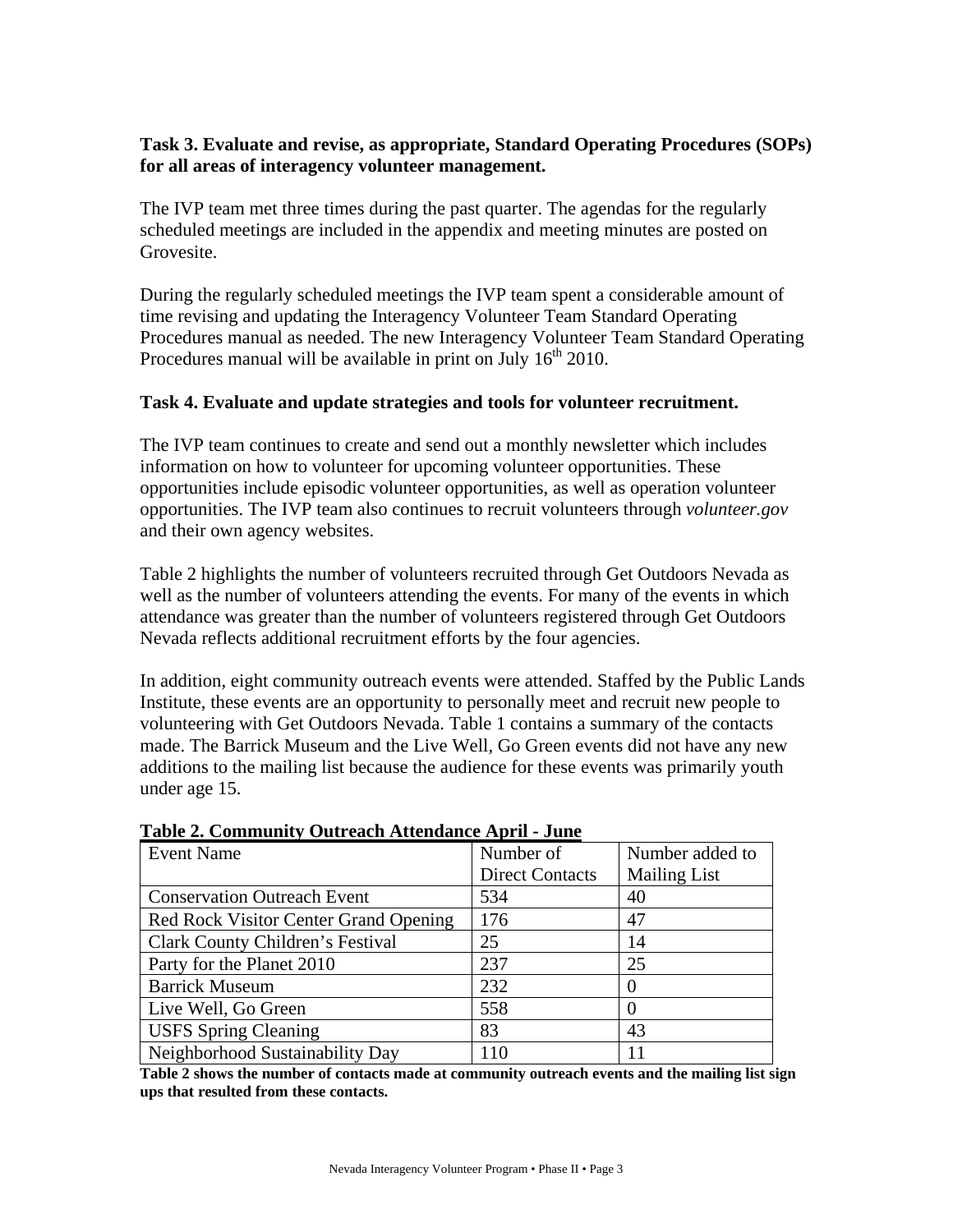# **Task 5. Support Agency Departments and SNAP Teams with conservation projects that require volunteer workforce on the public lands.**

The IVP team continues to work with other SNAP teams to provide logistical support for volunteer events which are summarized by agency. Table 2 provides a summary of the events listed by date.

#### **National Park Service Events: 5 events, 93 volunteers, 405 volunteer hours**

#### **Earth Day Beach and Eco Dive Clean Up April 17, 2010—Lake Mead NRA- National Park Service**

The interagency Volunteer Program collaborated with the National Park Service to recruit 63 volunteers for this event. Volunteers contributed 315 hours of service and removed 1,200 lbs. of trash and litter from the beach area.

#### **Wasp Seed Collection Event**

#### **May 15, 2010 – Lake Mead NRA – National Park Service**

The Interagency Volunteer Program assisted in recruiting 10 volunteers for this event. Volunteers contributed 30 hours of collecting native brittlebush seeds at Lake Mead NRA. The 10 volunteers collected 60 gallons of seed around the native plant nursery.

#### **Wasp Seed Collection Event**

#### **May 22, 2010 – Lake Mead NRA – National Park Service**

The Interagency Volunteer Program assisted in recruiting 12 volunteers for this event. Two volunteers were no shows and two volunteers dropped-in. Volunteers contributed 36 hours and collected six gallons of sweet brush at Lake Mead NRA.

#### **Wasp Seed Collection Event**

#### **June 5, 2010 – Lake Mead NRA – National Park Service**

The Interagency Volunteer Program assisted in recruiting eight volunteers for this event. Volunteers contributed 24 hours and collected 85 gallons of Sweet Brush and Bursage Seeds.

#### **Wasp Seed Collection Event**

#### **June 12, 2010 – Lake Mead NRA – National Park Service**

The Interagency Volunteer Program assisted in recruiting volunteers for this event. This event was cancelled because no volunteers signed-up.

#### **Bureau of Land Management Events: 8 events, 403 volunteers, 1752 volunteer hours**

# **Great Unconformity Clean-Up**

#### **April 8, 2010 – Great Unconformity, Frenchman Mountain – Bureau of Land Management**

The Interagency Volunteer Program collaborated with the SNAP Anti-litter and Desert Dumping team (Don't Trash Nevada) and the Bureau of Land Management with their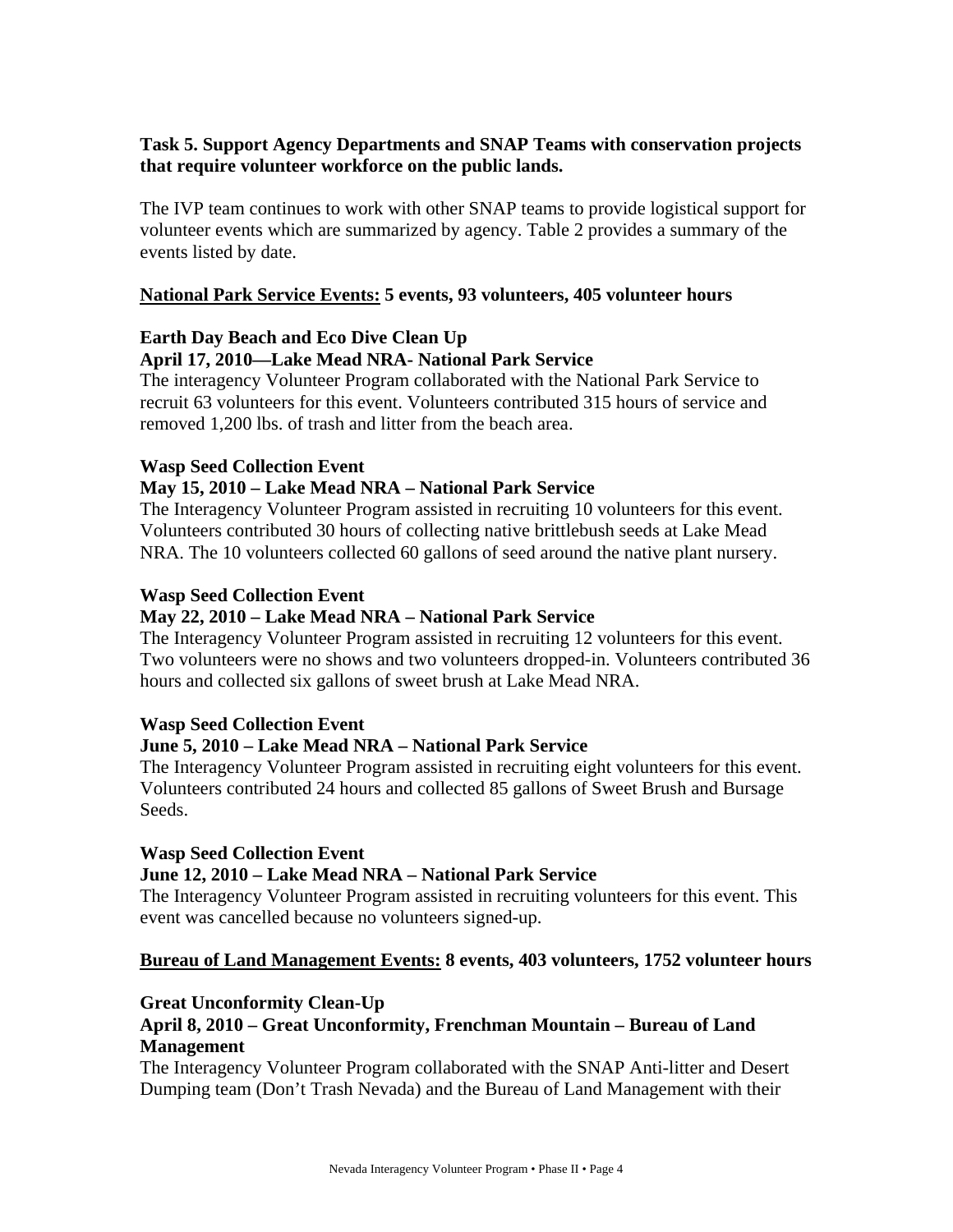Great Unconformity Clean-up event. The IVP program provided trash bags, water, and other supplies for this event as well as recruited 64 student volunteers from Bailey Middle School. Students contributed 256 hours learning about and helping to restore this area of geologic wonder. Students removed two cubic yards of broken glass form the area.

# **End of Horizon Ridge Parkway Clean-Up**

#### **April 10, 2010 – Horizon Ridge Parkway – Bureau of Land Management**

The Interagency Volunteer Program collaborated with the Bureau of Land Management to recruit 34 volunteers for this event. Volunteers contributed 102 hours and removed 55 cubic yards of trash and debris from the area.

#### **Earth Day**

# **April 22-24, 2010 – Hollywood and Alto Residential Area – Bureau of Land Management**

The IVP team collaborated with the Take Pride Interagency Program (Don't Trash Nevada) and the Bureau of Land Management on this event. The IVP team helped to recruit 131 volunteers for this three day event. Over the three days the 131 volunteers contributed 524 hours and removed 315 cubic yards of debris and litter from this area.

#### **Red Rock Days Clean-Up**

# **May 1, 2010 – Red Rock Canyon NCA – Bureau of Land Management**

The Interagency Volunteer Program collaborated with the SNAP Anti-litter and Desert Dumping team (Don't Trash Nevada) and the Bureau of Land Management to recruit 50 volunteers for this event. Volunteers contributed 250 hours and removed 50 cubic yards of trash from this conservation area.

#### **Great Unconformity Clean-Up**

# **May 6, 2010 – Great Unconformity – Bureau of Land Management**

The Interagency Volunteer Program collaborated with the SNAP Anti-litter and Desert Dumping team (Don't Trash Nevada) and the Bureau of Land Management to recruit 50 student volunteers from Bailey Middle School. Students contributed 200 hours learning about and helping to restore this area of geologic wonder. Students removed two cubic yards of broken glass form the area.

#### **West Ann Road Clean-Up**

#### **May 15, 2010 – West Ann Road – Bureau of Land Management**

The Interagency Volunteer Program collaborated with the Bureau of Land Management to recruit 33 volunteers for this event. Volunteers contributed 165 hours and removed 32 cubic yards of trash and debris from the area.

# **Las Vegas Blvd. and Agate Road Clean Up**

# **May 22, 2010 – Las Vegas Blvd and Agate Rd Residential Area – Bureau of Land Management**

The Interagency Volunteer Program collaborated with the SNAP Anti-litter and Desert Dumping team (Don't Trash Nevada) and the Bureau of Land Management with this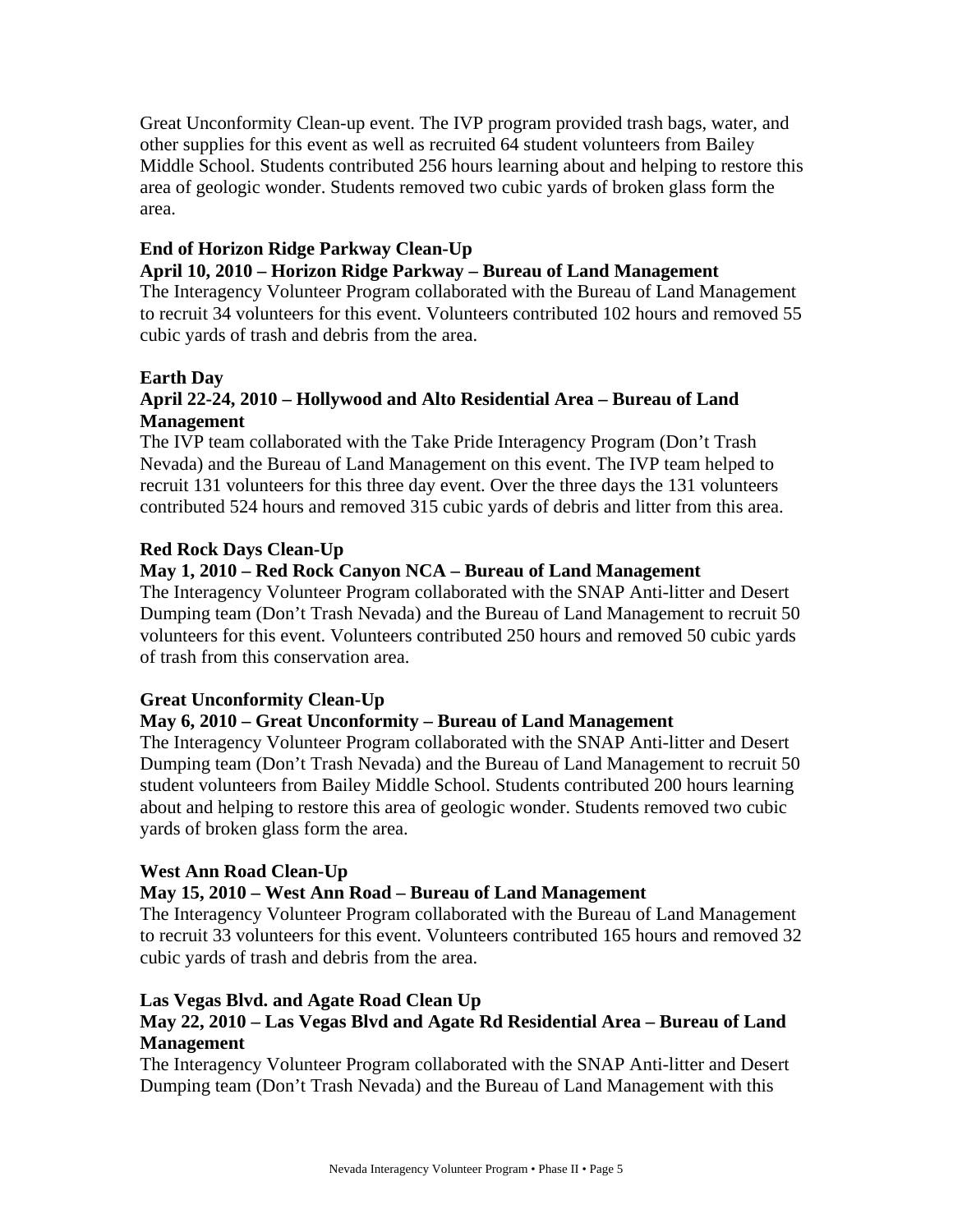clean-up by recruiting 35 volunteers. Volunteers contributed 231 hours and removed 90 cubic yards of debris from a vacant BLM parcel adjacent to a residential area.

## **North Las Vegas Wash Mud Dune/ Corn Creek Clean-Up**

# **June 26, 2010 – North Las Vegas – Bureau of Land Management and U.S. Fish and Wildlife Service**

The Interagency Volunteer Program collaborated with the SNAP Anti-litter and Desert Dumping team (Don't Trash Nevada) and the Bureau of Land Management and U.S. Fish and Wildlife Service by recruiting 6 volunteers for this event. Volunteers contributed 24 hours and removed 36 cubic yards of debris from this heavily trashed area.

# **U.S. Fish and Wildlife Service Events: 2 events, 47 volunteers, 113 volunteer hours**

# **Fairbanks Native Planting**

# **April 10, 2010—Fairbanks Springs – U.S. Fish and Wildlife Service**

The Interagency Volunteer Program assisted the Fish and Wildlife Service to recruit 12 volunteers to help with a re-vegetation project. Volunteers contributed 83 hours and planted 300 1-gallon pots of native grasses, ash trees, and aquatic plants adjacent to the newly restored Fairbanks spring outwash channel.

#### **International Migratory Bird Day**

# **May 22, 2010 – Pahranagat NWR– U.S. Fish and Wildlife Service**

The Interagency Volunteer Program assisted with the recruitment of volunteers for this restoration event. Thirty-five volunteers contributed 30 hours and created nine nesting boxes that were installed at various locations around Upper Pahranagat Lake.

# **U.S. Forest Service Events: 2 events, 336 volunteers, 1344 volunteer hours**

#### **Spring Cleaning Clean up**

# **May 15, 2010– Spring Mountains NRA – U.S. Forest Service**

The Interagency Volunteer Program collaborated with the SNAP Anti-litter and Desert Dumping team (Don't Trash Nevada) and the U.S. Forest Service and recruited 310 volunteers, provided the Don't Trash Work Trailer, and helped staff the event with two UNLV PLI employees. Volunteers contributed 1,240 hours and removed 5,200 lbs. of trash for several Spring Mountains locales.

# **National Trails Day Clean Up and Restoration Event**

#### **June 6, 2010 – Spring Mountains NRA– U.S. Forest Service**

The Interagency Volunteer Program recruited 26 volunteers for the U.S. Forest Service Sponsored National Trails Day event. Volunteers contributed 104 hours restoring, building, and maintaining trails at Sawmill Trailhead. Volunteers also removed two cubic yards of litter from the area.

#### **Table 3 on the next page provides information about the seventeen volunteer events, which are listed chronologically.**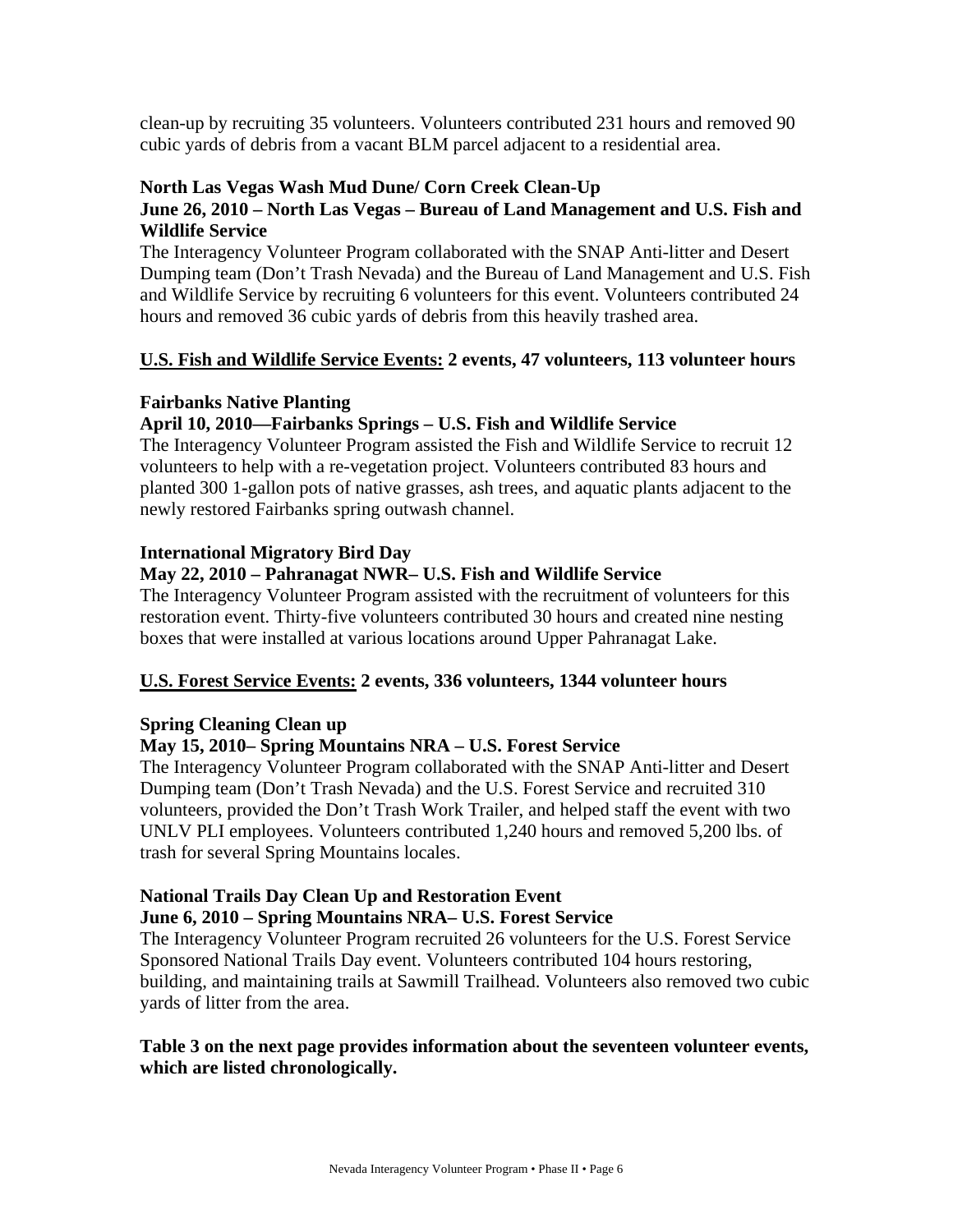| Date                                   | Agency                                                                    | Location                        | Nature of<br>Work                | Number of<br>Volunteers | Number of<br>Volunteers | Total<br>Volunteer<br>Hours |
|----------------------------------------|---------------------------------------------------------------------------|---------------------------------|----------------------------------|-------------------------|-------------------------|-----------------------------|
|                                        |                                                                           |                                 |                                  | Recruited               | Attended                |                             |
| Thur.,<br>4/8/10                       | <b>Bureau of Land</b><br>Management                                       | Great Unconformity              | Clean-up                         | 64                      | 64                      | 256                         |
| Sat.,<br>4/10/10                       | <b>Bureau of Land</b><br>Management                                       | Horizon Ridge Pkwy              | Clean-up                         | 50                      | 34                      | 102                         |
| Sat.,<br>4/10/10                       | U.S. Fish $\&$<br>Wildlife Service                                        | Fairbanks Springs NWR           | Native<br>vegetation<br>planting | $\mathbf{Q}$            | 12                      | 83                          |
| Sat.,<br>4/17/10                       | <b>National Park</b><br>Service                                           | Lake Mead NRA                   | Eco Dive and<br>Clean-up         | 34                      | 63                      | 315                         |
| Thur.-<br>Sat.,<br>$4/22 -$<br>4/24/10 | Bureau of Land<br>Management                                              | Hollywood Blvd and Alto<br>Ave. | Clean-up                         | 67                      | 131                     | 524                         |
| Sat/,<br>5/1/10                        | <b>Bureau of Land</b><br>Management                                       | Red Rock Canyon NCA             | Clean-up                         | 53                      | 50                      | 250                         |
| Sat.,<br>5/6/10                        | <b>Bureau</b> of Land<br>Management                                       | Great Unconformity              | Clean-up                         | 50                      | 50                      | 200                         |
| Sat.,<br>5/15/10                       | <b>Bureau of Land</b><br>Management                                       | West Ann Road                   | Clean-up                         | 19                      | 33                      | 165                         |
| Sat.,<br>5/15/10                       | U.S. Forest<br>Service                                                    | <b>Spring Mountains NRA</b>     | Clean-up                         | 65                      | 310                     | 1240                        |
| Sat.,<br>5/15/10                       | <b>National Park</b><br>Service                                           | Lake Mead NRA                   | Seed<br>Collection               | 12                      | 10                      | 30                          |
| Sat.,<br>5/22/10                       | <b>National Park</b><br>Service                                           | Lake Mead NRA                   | Seed<br>Collection               | 12                      | 12                      | 36                          |
| Sat.,<br>5/22/10                       | <b>Bureau</b> of Land<br>Management                                       | Las Vegas Blvd and<br>Agate Rd. | Clean-up                         | 31                      | 35                      | 231                         |
| Sat.,<br>5/22/10                       | U.S. Fish &<br>Wildlife Service                                           | Pahranagat NWR                  | Restoration                      | $\overline{4}$          | 35                      | 30                          |
| Sat.,<br>6/5/10                        | National Park<br>Service                                                  | Lake Mead NRA                   | Seed<br>Collection               | 8                       | 8                       | 24                          |
| Sat.,<br>6/5/10                        | U.S. Forest<br>Service                                                    | <b>Spring Mountain NRA</b>      | Restoration                      | 35                      | 26                      | 104                         |
| Sat.,<br>6/12/10                       | <b>National Park</b><br>Service                                           | Lake Mead NRA                   | Seed<br>Collection               | $\overline{0}$          | $\Omega$<br>cancelled   | $\mathbf{0}$                |
| Sat.,<br>6/26/10                       | <b>Bureau of Land</b><br>Management/<br>U.S. Fish and<br>Wildlife Service | North Las Vegas/Corn<br>Creek   | Clean Up                         | $\overline{12}$         | $\overline{6}$          | 24                          |
| <b>Totals</b>                          |                                                                           |                                 | 17 events                        | 525                     | 879                     | 3614                        |

# **Table 3. 2010 IVP Volunteer Events April - June**

**Table 3 shows the details of the types of events that were conducted with the assistance of the IVP team from April to June, 2010.**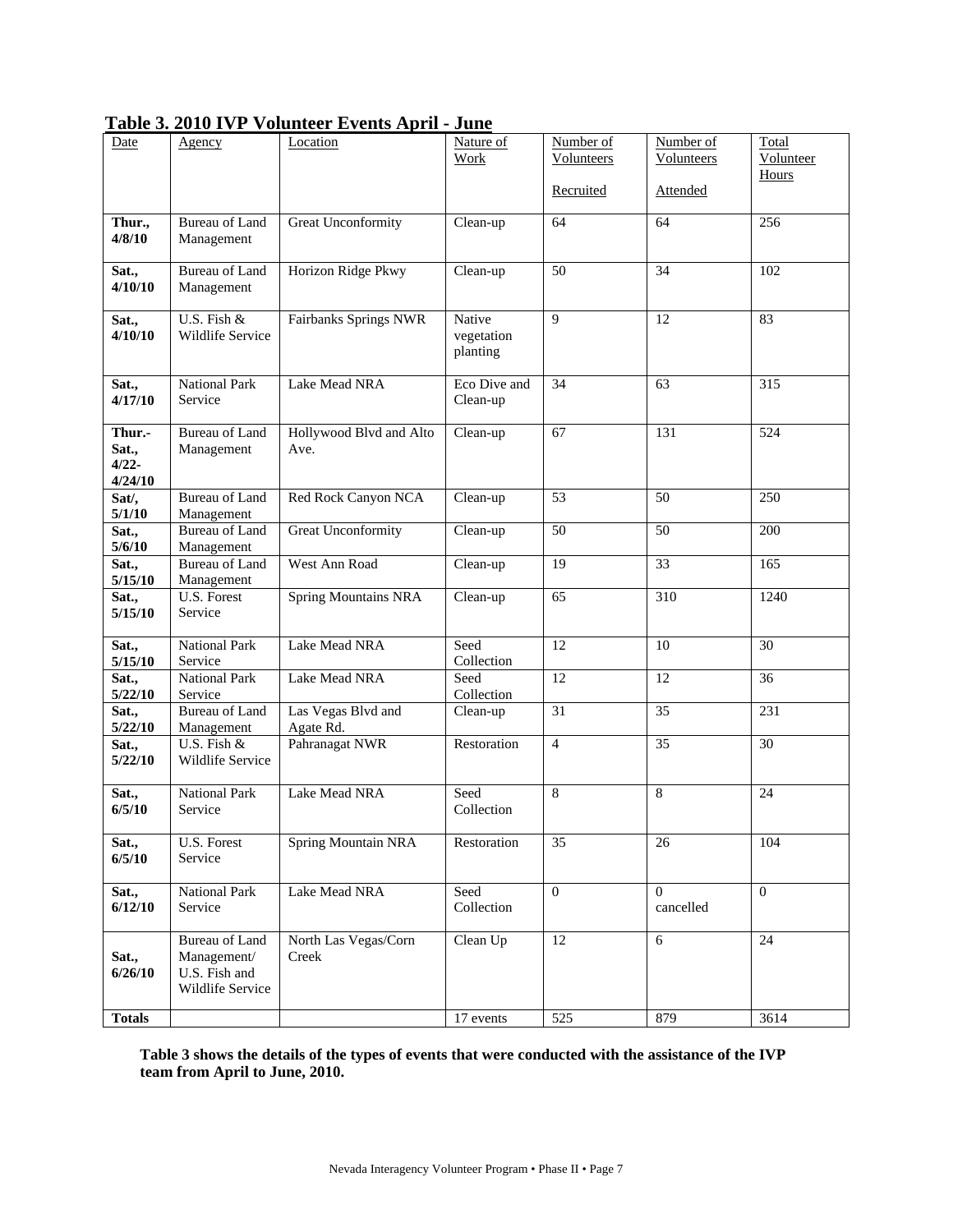#### **Task 6. Evaluate, refine, enhance, and deliver interagency volunteer orientation and training program.**

The IVP team started the initial stages of automating the volunteer orientation training class. PLI has contracted with the University of Nevada Las Vegas Distance Education program to complete this web-based, interactive training delivery system by December 31, 2010.

In addition, five trainings were held this quarter. Table 4 summarizes the trainings offered.

- *20 volunteers completed the First Aid and CPR training on April 10, 2010*
- *3 volunteers attended the Bird Identification training on April 17, 2010*
- *6 volunteers attended the Graffiti Removal training on April 17, 2010*
- *8 volunteers attended the Reptile training on May 1, 2010*
- *7 volunteers attended the Flower Identification training on June 12, 2010*

| $1$ avit $\rightarrow$ . April – Julie 2010 Training |                                     |                                   |                   |
|------------------------------------------------------|-------------------------------------|-----------------------------------|-------------------|
| Date/Time                                            | Event Name                          | Location                          | Description       |
| Saturday, April 10                                   | First Aid and                       | <b>Lake Mead NRA</b>              | First Aid and CPR |
| $1:00 \, \text{pm}$ - 5:00 $\text{pm}$               | <b>CPR</b> Training                 |                                   | <b>Training</b>   |
| Saturday, April 17                                   | Bird                                | <b>Clark County Wetlands Park</b> | Volunteer         |
| $8:00 \text{ } am - 2:30 \text{ } pm$                | <i><u><b>Identification</b></u></i> |                                   | enrichment        |
|                                                      | Training                            |                                   |                   |
| Saturday, April 17                                   | Graffiti Removal                    | Red Rock Canyon NCA               | Volunteer         |
| $8:00 \text{ } am - 2:30 \text{ } pm$                | Training                            |                                   | enrichment        |
| Saturday, May 1                                      | <b>Reptile Training</b>             | Red Rock Canyon NCA               | Volunteer         |
| $2:00 \, \text{pm}$ - 4:30 $\text{pm}$               |                                     |                                   | enrichment        |
| <b>Saturday, June 12</b>                             | <i>Flower</i>                       | U.S. Forest Service Building      | Volunteer         |
| $9:00$ am $-2:00$ pm                                 | <i><u><b>Identification</b></u></i> |                                   | enrichment        |
|                                                      | <b>Training</b>                     |                                   |                   |

**Table 4. April – June 2010 Training**

**Table 4 shows the details of the types of trainings that were scheduled by agencies in April - June of 2010.** 

#### **Task 7. Identify possible grant and donation opportunities to help support and sustain the program.**

The IVP project manager has been searching for appropriate donations and grants to help support and sustain the program. While no grants have been identified, small donations from community organizations have helped offset some minor costs. The following is a list of the donations received:

- Costco, Centennial \$25 gift card
- 
- Whole Foods, Ft. Apache 6 coolers

• Trader Joes, Summerlin 1 case of water, 1 bag oranges, 1 bag apples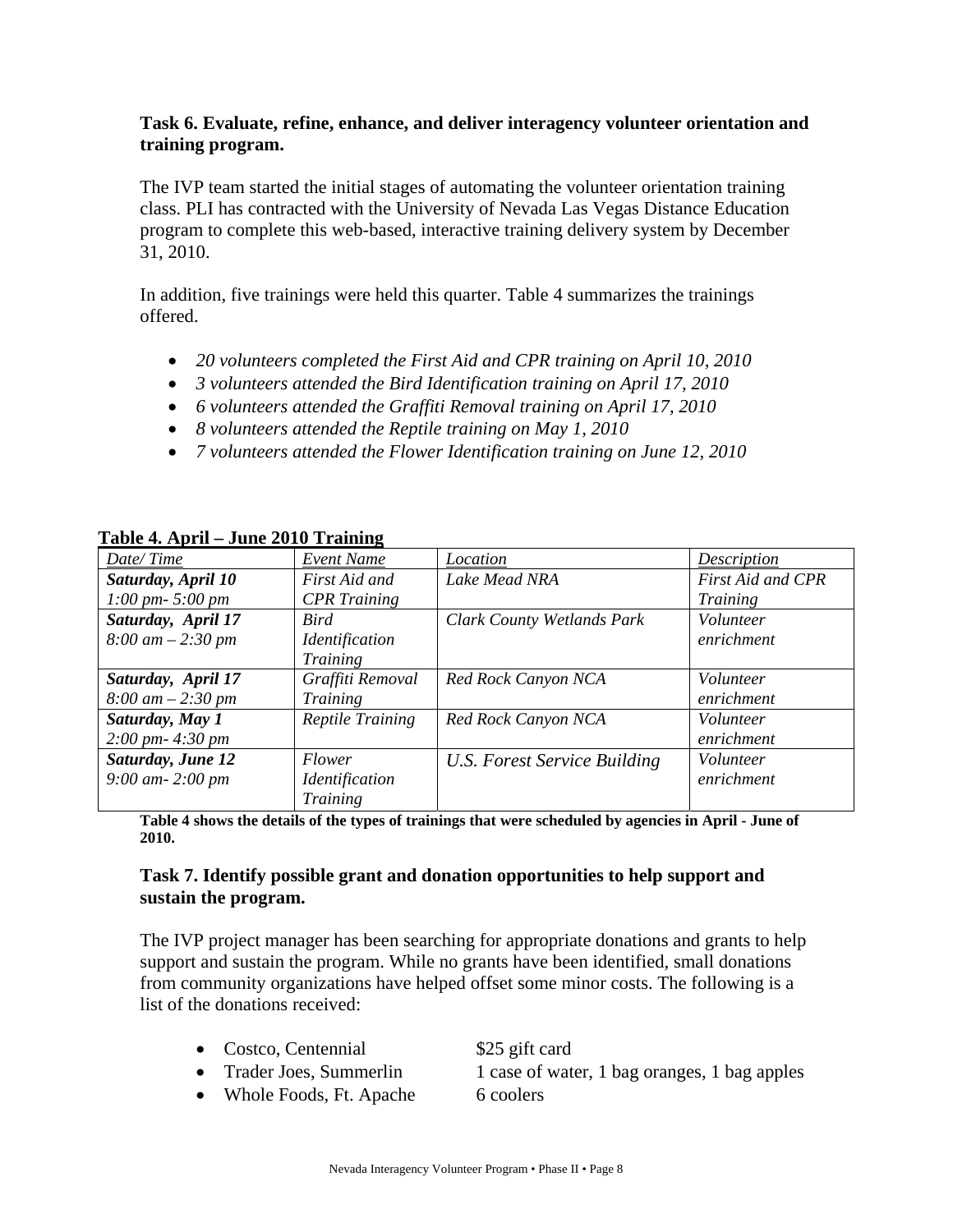The IVP project manager and the IVP team lead have submitted a time only extension to SNPLMA.

In addition, the IVP team lead, on behalf of the IVP team, has requested a one year CESU extension with UNLV PLI.

#### **Task 8. Plan and implement volunteer recognition initiatives and events.**

During volunteer appreciation week (April 19-25) the IVP team hosted their first annual *Volunteer Appreciation Ice Cream Social*. The Ice Cream Social was held at the Lake Mead Water Safety Training Building on April 30<sup>th</sup> from 6-8pm. Accomplished local artist Sharon Schafer presented "The Art of Nature: Images of Southern Nevada". The IVP team reviewed the lessons learned and successes of this event and has decided to host future ice cream socials as a means to recognize volunteers.

The IVP team continues to spotlight a volunteer for his/her outstanding service in the monthly newsletter. This newsletter is sent to approximately 3500 volunteers and hundreds of agency staff per/month.

Initial planning for the October Volunteer Recognition banquet has begun. As of the time of this report the banquet will be held at the University of Nevada, Las Vegas on October 16<sup>th</sup> 2010. Subsequent planning for the banquet will continue throughout the next quarter.

SNAP team leads, agency volunteer coordinators, and staff have been sent volunteer award nominations to be returned by close of business, August  $27<sup>th</sup>$ , 2010. The IVP team will make selections of Volunteer recognition award winners on September  $9<sup>th</sup>$ , 2010.

Submitted by:

Date: 6/30/10

Margaret N. Rees, Principal Investigator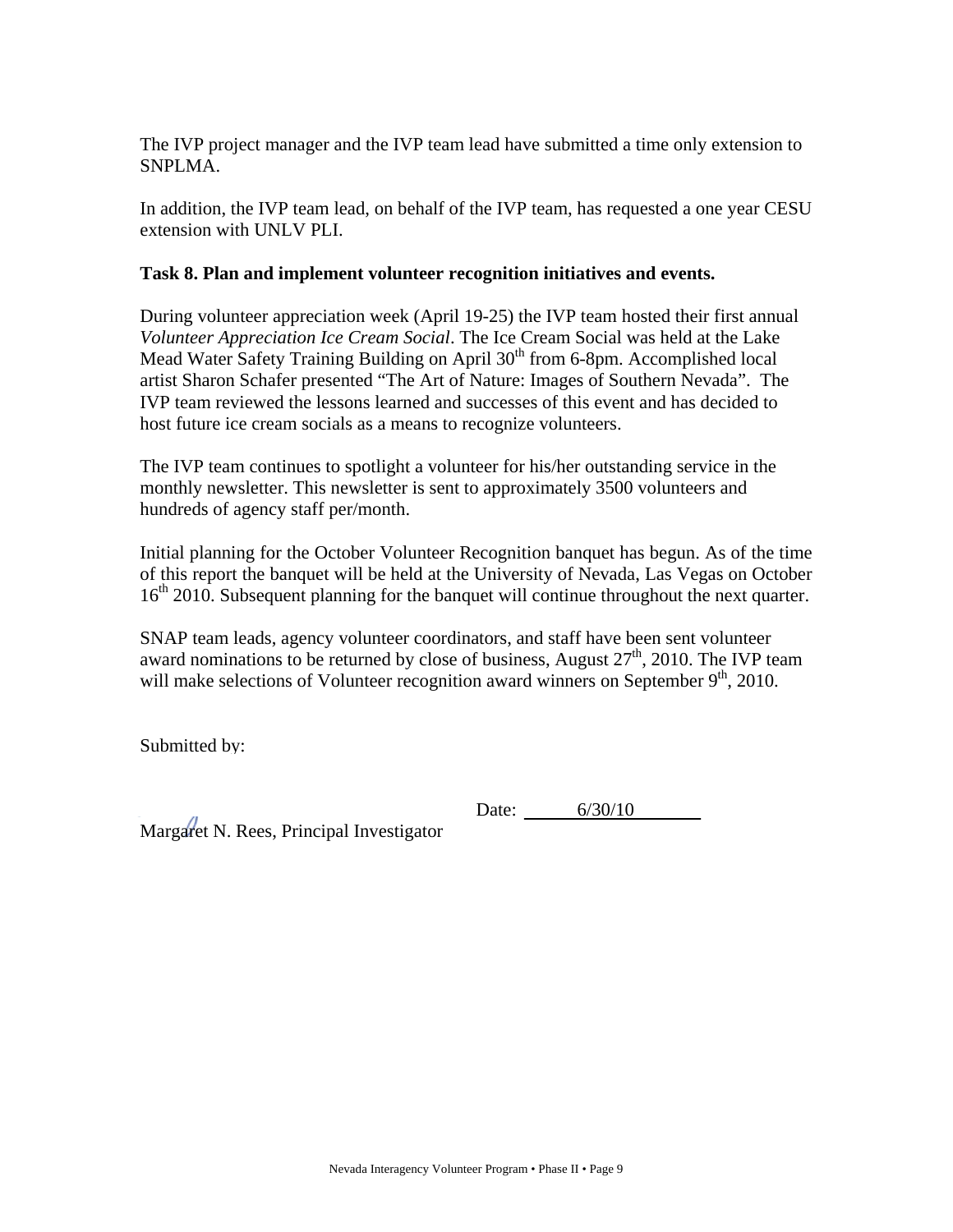**Appendix**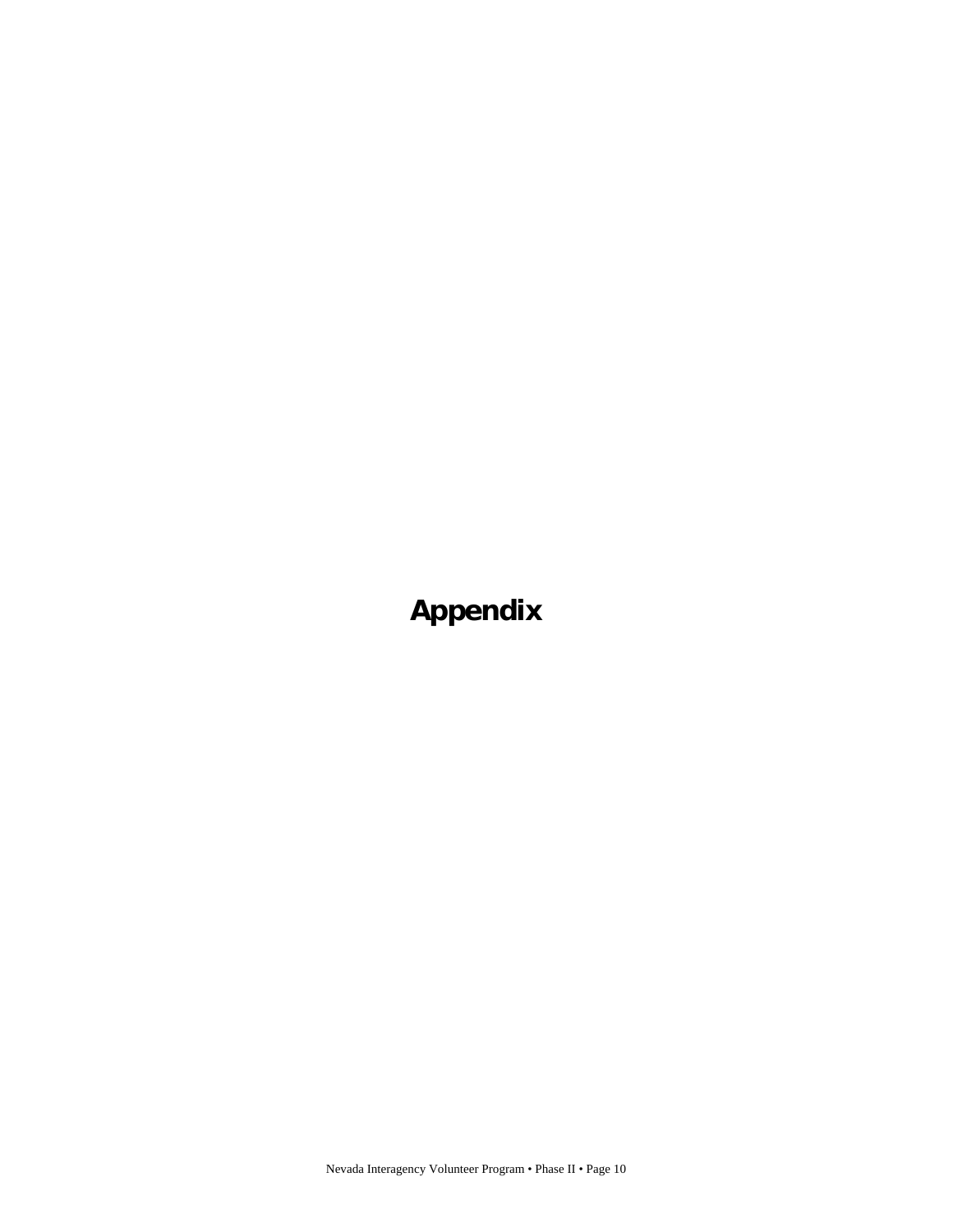# **AGENDA -IVP Meeting**

| Date:                     | April 8, 2010                                                                                                                                                                                             |
|---------------------------|-----------------------------------------------------------------------------------------------------------------------------------------------------------------------------------------------------------|
| <b>Meeting Location:</b>  | Red Rock Canyon Administrative Building – "the green<br>one behind the cinder block wall"                                                                                                                 |
| <b>Meeting Called By:</b> | Nancy Bernard (NPS) and Dan Chase (PLI)                                                                                                                                                                   |
| <b>Attendees:</b>         | Jim Cribbs (BLM) & Mark Tanaka-Sanders (BLM)<br>Angelina Yost (USFW)<br>Amy Nichols (USFS)                                                                                                                |
| $9:00 - 9:30$             | <b>Round Table</b><br>All                                                                                                                                                                                 |
|                           | Share what has been happening in the last few weeks regarding the Interagency<br>Volunteer Program                                                                                                        |
| $9:30 - 9:45$             | <b>Review Meeting Minutes</b><br>Dan                                                                                                                                                                      |
|                           | Provide feedback regarding the meeting minutes and accepts or changes made                                                                                                                                |
| $9:45 - 10:00$            | <b>May Newsletter</b><br>Dan<br>Team reviews newsletter and provides feedback                                                                                                                             |
| $10:00 - 10:15$           | <b>Break</b>                                                                                                                                                                                              |
|                           |                                                                                                                                                                                                           |
| $10:15 - 10:45$           | <b>Ice Cream Social Update</b><br>Dan<br>Provide team with information regarding the social<br>Invitations<br>What role does IVP play?<br><b>Federal Managers</b><br>Set-up, event logistics and clean-up |
| $10:45 - 10:50$           | <b>Banquet - Update</b><br>Dan<br>Provide update about progress                                                                                                                                           |
| $10:50 - 11:00$           | <b>IVP Training Update</b><br>Jim<br>Provide feedback to the team                                                                                                                                         |
| 11:00 - 11:15             | Time extension for Round 6 and CESU extension Updates<br>Nancy and Dan<br>Provide the team with status                                                                                                    |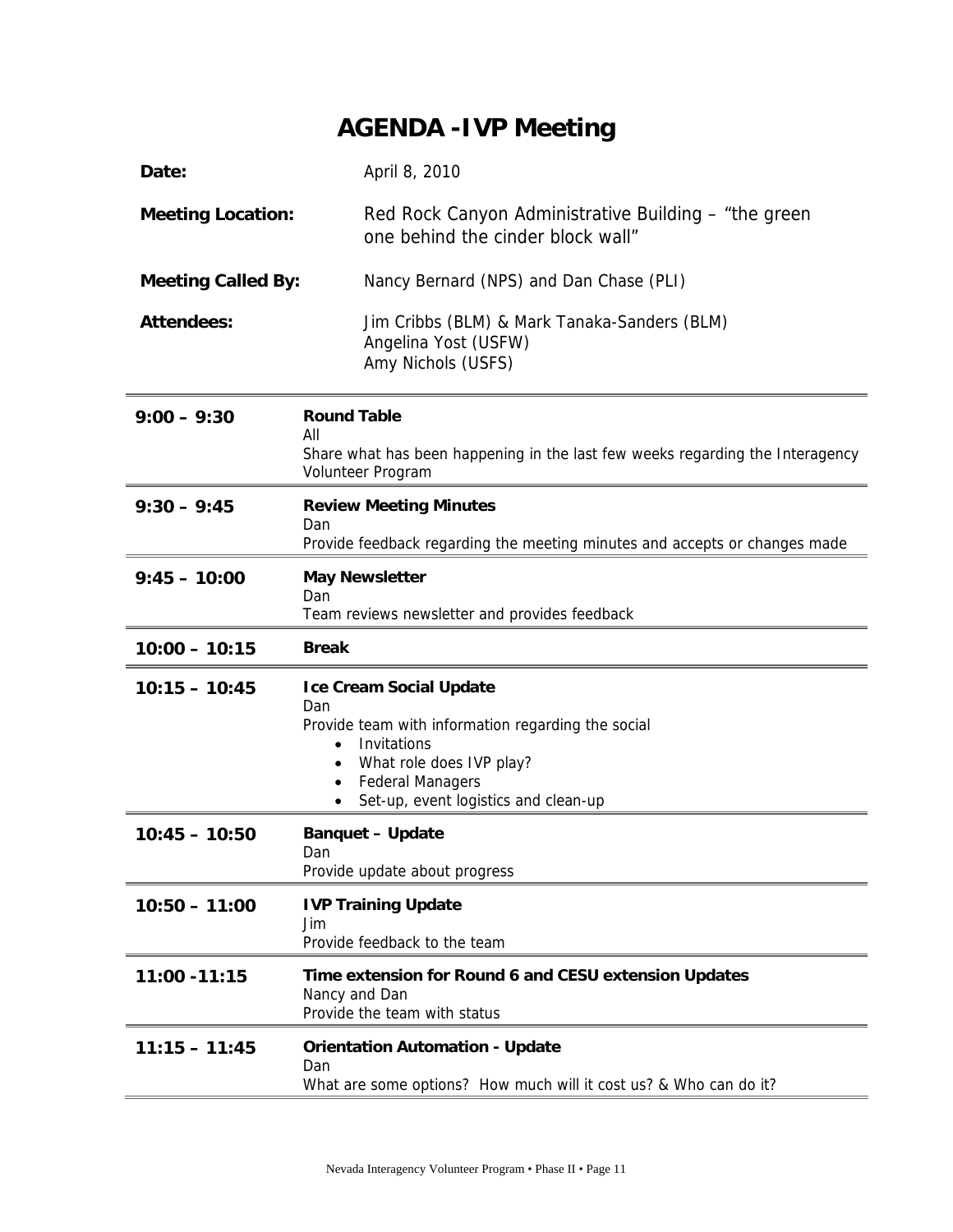| $11:45 - 12:00$ | <b>May Orientation Training</b><br>Nancy<br>Where will the training be held? Who will be present at the training? Who does<br>what section?                                                                                                           |
|-----------------|-------------------------------------------------------------------------------------------------------------------------------------------------------------------------------------------------------------------------------------------------------|
| $12:00 - 1:00$  | Lunch                                                                                                                                                                                                                                                 |
| $1:00 - 1:15$   | <b>Quarterly Report</b><br>Nancy<br>New process for quarterly reporting – need information for template created at<br>our last meeting                                                                                                                |
| $1:15 - 3:00$   | <b>SOP Review</b><br>Nancy<br>Review sections and provide feedback on section III - Volunteer Recognition. If<br>we have time we will begin on section II - Volunteer Training. Please bring your<br>copy of the SOP with comments so we can discuss. |

# **Action Items to bring with you at our next meeting:**

- 1. Bring your copy of the IVP SOP book with comments for sections III and possibly section II.
- 2. Bring your calendar

Meeting Locations –

| Angelina                     | <b>Nancy</b>   | Amy                         | Jim             |
|------------------------------|----------------|-----------------------------|-----------------|
| January 14                   | February 11    | March 4                     | April 8         |
| <b>IA Building</b><br>$-F&W$ | NPS HQ Conf Rm | <b>IA Building -</b><br>—FS | <b>Red Rock</b> |
| May $13$                     | June 10        | July 8                      | August 12       |
| IA Building - F&W            | NPS HQ Conf Rm | IA Building - FS            | <b>Red Rock</b> |
| September 9                  | October 14     | November 4                  | December 9      |
| IA Building- F&W             | NPS HQ Conf Rm | IA Building - FS            | <b>Red Rock</b> |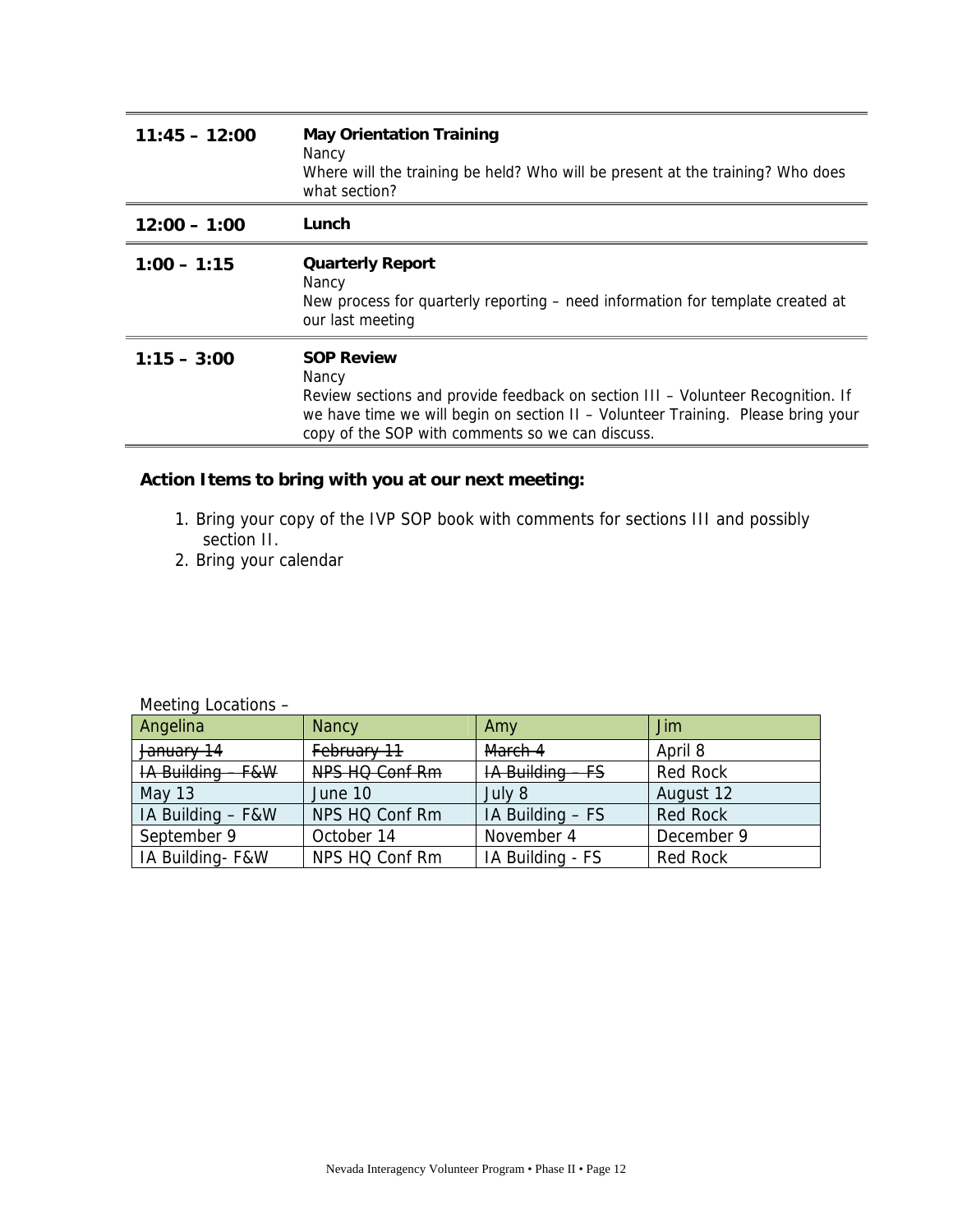# **AGENDA -IVP Meeting**

| Date:                     | May 21, 2010                                                                                                                                                                                                                                                   |
|---------------------------|----------------------------------------------------------------------------------------------------------------------------------------------------------------------------------------------------------------------------------------------------------------|
| <b>Meeting Location:</b>  | Interagency Building – Fish and Wildlife Conference<br>Room                                                                                                                                                                                                    |
| <b>Meeting Called By:</b> | Nancy Bernard (NPS) and Dan Chase (PLI)                                                                                                                                                                                                                        |
| <b>Attendees:</b>         | Jim Cribbs (BLM) & Mark Tanaka-Sanders (BLM)<br>Angelina Yost (USFW)<br>Amy Nichols (USFS)                                                                                                                                                                     |
| Guest:                    | <b>Christine Ditzler</b>                                                                                                                                                                                                                                       |
| $9:00 - 10:30$            | <b>Automation of the IVP Orientation Program</b><br>Dan<br>Christine Ditzler, Instructional Designer, with UNLV will discuss with the team<br>several options of how to automate the IVP Orientation Program. Team will<br>provide feedback on how to proceed. |
| $10:30 - 10:40$           | <b>Break</b>                                                                                                                                                                                                                                                   |
| 10:40 - 10:45             | <b>Review Meeting Minutes</b><br>Dan<br>Provide feedback regarding the meeting minutes and accepts or changes made                                                                                                                                             |
| $10:45 - 10:50$           | <b>July Newsletter</b><br>Dan<br>Team provides feedback on the July newsletter.                                                                                                                                                                                |
| $10:50 - 11:15$           | <b>Ice Cream Social Update</b><br>Dan<br>Team provides feedback on the ice cream social.                                                                                                                                                                       |
| $11:15 - 11:20$           | <b>Carp Rodeo</b><br>Angelina and Dan<br>Team discusses placing an ad for the carp rodeo                                                                                                                                                                       |
| $11:20 - 11:35$           | <b>Communications Plan for FWS &amp; Friends Group</b><br>Angelina<br>Angelina provides team with information developing a communication plan.                                                                                                                 |
| $11:35 - 12:00$           | <b>Round Table</b><br>All<br>Share what has been happening in the last few weeks regarding the Interagency<br>Volunteer Program                                                                                                                                |
| $12:00 - 1:00$            | Lunch                                                                                                                                                                                                                                                          |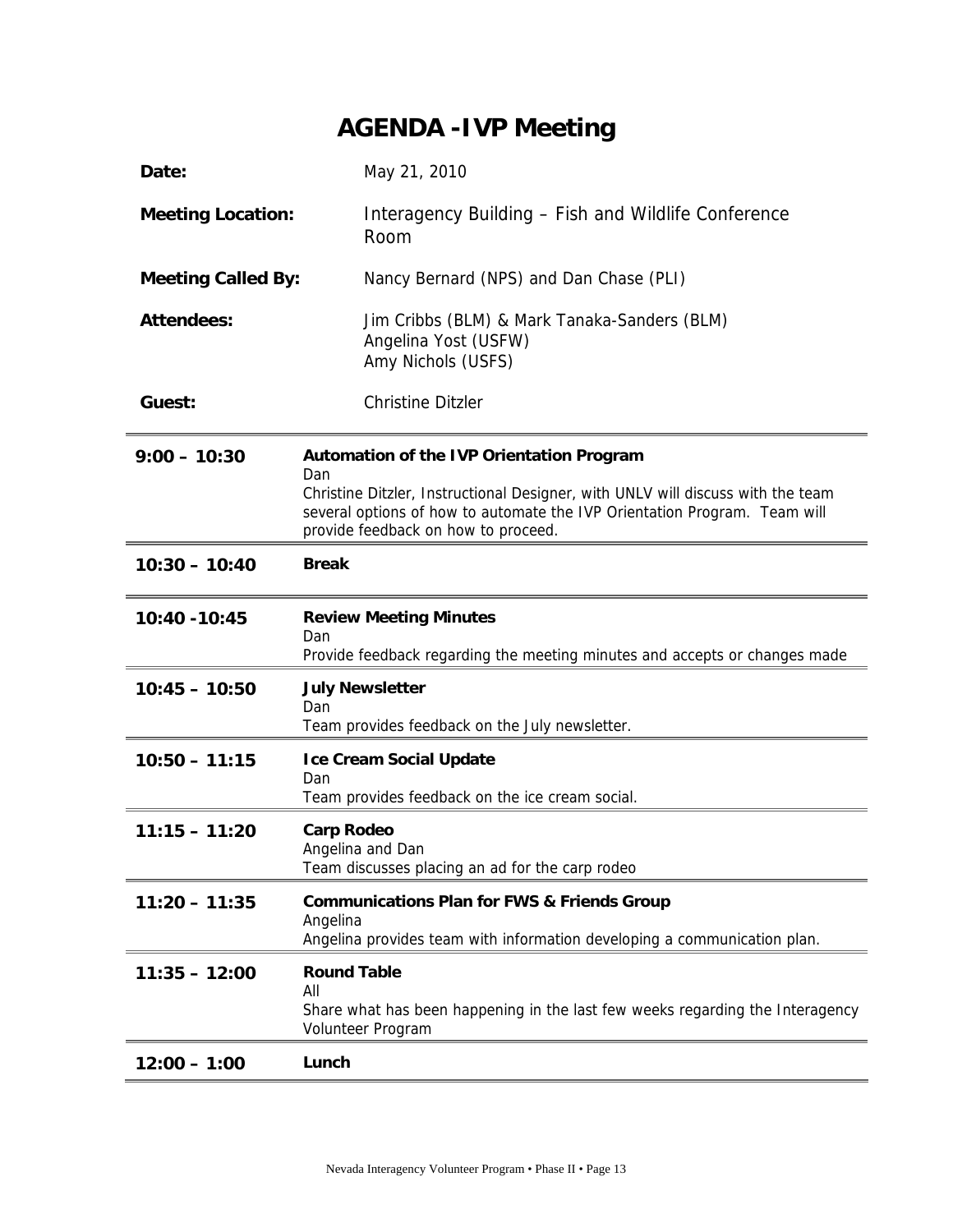| $1:00 - 1:30$ | <b>Banquet - Update</b><br>Dan and Joanne<br>Provide update about progress and process                                                                                                      |
|---------------|---------------------------------------------------------------------------------------------------------------------------------------------------------------------------------------------|
| $1:30 - 2:00$ | Time extension for Round 6, CESU extension, and Quarterly Report<br><b>Updates</b><br>Nancy<br>Provide the team with status. Discussion on how to report events and<br>recruitment efforts. |
| $2:00 - 3:00$ | <b>SOP Review</b><br>Nancy<br>Review sections and provide feedback on section I - Recruitment. Please bring<br>your copy of the SOP with comments so we can discuss.                        |

# **Action Items to bring with you at our next meeting:**

- 1. Bring your copy of the IVP SOP book with comments for sections I.
- 2. Bring your calendar

Meeting Locations –

| Angelina                     | <b>Nancy</b>   | Amy                         | Jim             |
|------------------------------|----------------|-----------------------------|-----------------|
| January 14                   | February 11    | March 4                     | April 8         |
| <b>IA Building</b><br>$-F&W$ | NPS HQ Conf Rm | <b>IA Building</b><br>$-FS$ | <b>Red Rock</b> |
| May 21                       | June 10        | July 8                      | August 12       |
| IA Building - F&W            | NPS HQ Conf Rm | IA Building - FS            | <b>Red Rock</b> |
| September 9                  | October 14     | November 4                  | December 9      |
| IA Building-F&W              | NPS HQ Conf Rm | IA Building - FS            | <b>Red Rock</b> |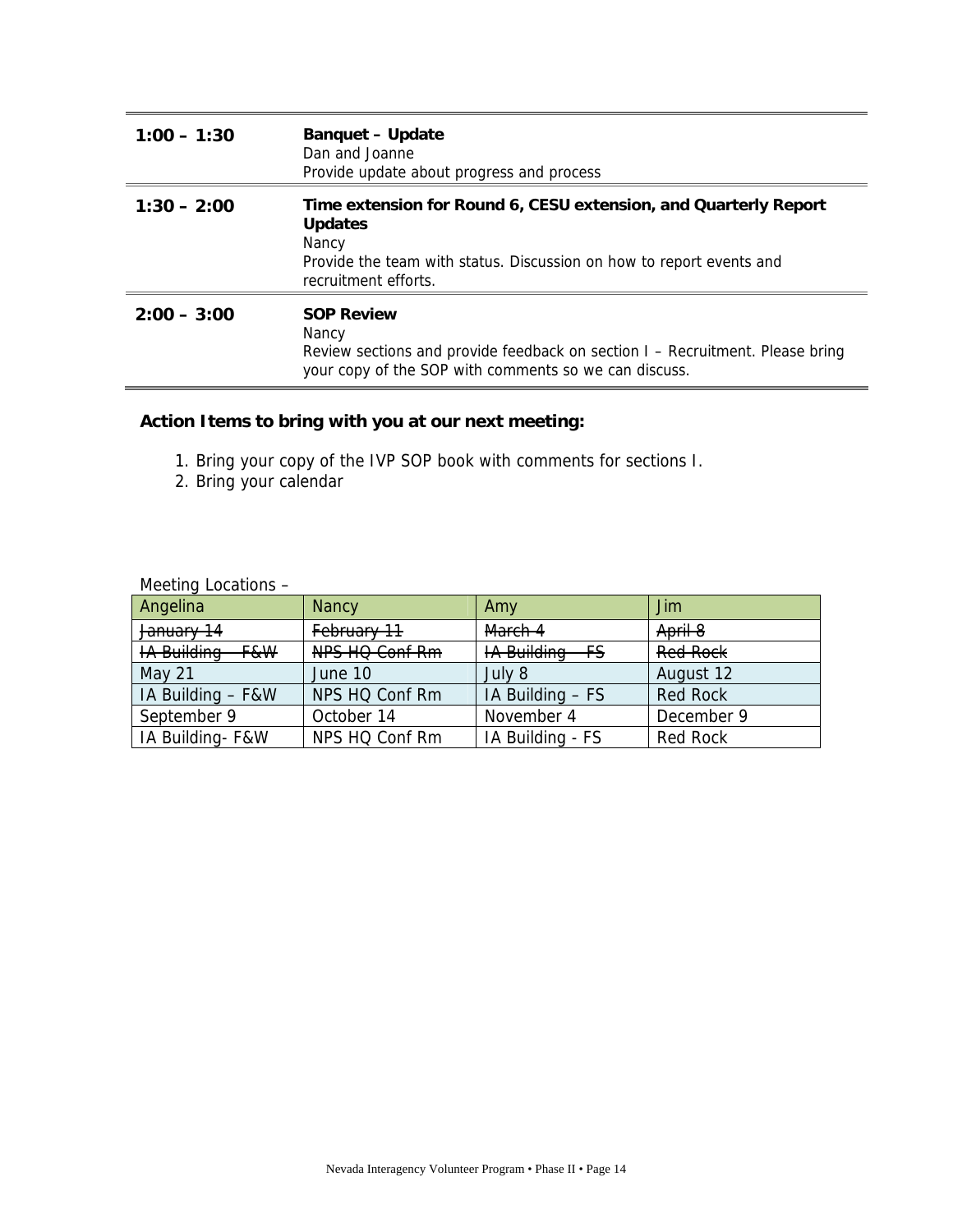# **AGENDA -IVP Meeting**

| Date:                     | June 10, 2010                                                                                                                                                                               |  |
|---------------------------|---------------------------------------------------------------------------------------------------------------------------------------------------------------------------------------------|--|
| <b>Meeting Location:</b>  | NPS - Lake Mead Headquarter's Conference Room                                                                                                                                               |  |
| <b>Meeting Called By:</b> | Nancy Bernard (NPS) and Dan Chase (PLI)                                                                                                                                                     |  |
| <b>Attendees:</b>         | Jim Cribbs (BLM) & Mark Tanaka-Sanders (BLM)<br>Angelina Yost (USFW)<br>Amy Nichols (USFS)                                                                                                  |  |
| Guest:                    | <b>Christine Ditzler</b>                                                                                                                                                                    |  |
| $9:30 - 10:00$            | <b>Round Table</b><br>All<br>Share what has been happening in the last few weeks regarding the Interagency                                                                                  |  |
|                           | Volunteer Program                                                                                                                                                                           |  |
| 10:00 - 10:15             | <b>Review Meeting Minutes</b><br>Dan<br>Provide feedback regarding the meeting minutes and accepts or changes made                                                                          |  |
| $10:15 - 10:30$           | Newsletter - July and August<br>Dan<br>Team provides feedback on the July newsletter.                                                                                                       |  |
| $10:30 - 10:45$           | <b>Break</b>                                                                                                                                                                                |  |
| $10:45 - 11:00$           | <b>Banquet - Update</b><br>Dan and Joanne<br>Provide update about progress and process                                                                                                      |  |
| $11:00 - 11:15$           | <b>Carp Rodeo</b><br>Angelina<br>Update team on what is happening                                                                                                                           |  |
| $11:15 - 11:30$           | <b>Trail Watch</b><br>Jennifer Winston<br>Provide team with information on Trail Watch program progress and what the<br>next steps are for the River Mountain Trail Loop.                   |  |
| $11:30 - 11:45$           | Time extension for Round 6, CESU extension, and Quarterly Report<br><b>Updates</b><br>Nancy<br>Provide the team with status. Discussion on how to report events and<br>recruitment efforts. |  |
| $11:45 - 12:00$           | <b>Maria Marinch's Services</b><br>Dan<br>Discuss whether we want to keep Maria Marinch services for IVP?                                                                                   |  |